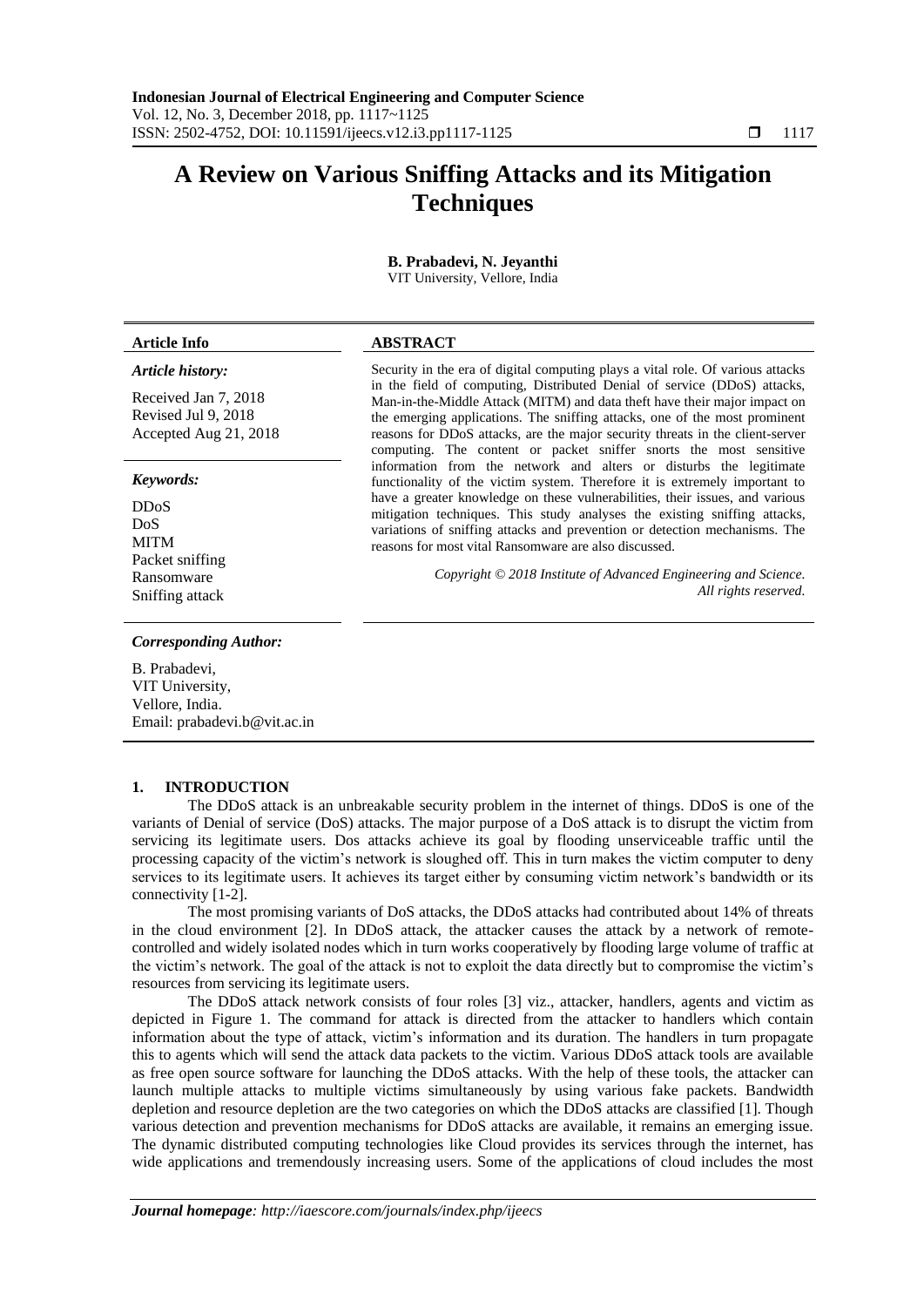commonly used social networking sites like Facebook, Google plus and web stores like Google drive and Drop box. As cloud offers various flavors of services, it has become the best basement for most of the competing industries over the globe. The DDoS attacks have major impact over the technologies like cloud. It is one of the tempting targets for cyber-crime [4]. Of various DDoS attacks [1], the major focus is towards sniffer attacks which sniff the most sensitive information over the transmission channel as data is of major concern for any computing environment.



Figure 1. Attack network of DDoS

## **2. SNIFFER ATTACKS**

Sniffing is the process of capturing-decoding-inspecting - interpreting the data from the packets transmitted over the transmission channel eg: TCP/IP network. The sniffer is an application that does the sniffing process. It is also called as network protocol analyzer. A sniffer has two modes of operation as follows:

- a) Promiscuous mode- in this mode, the sniffer can steal the information from the traffic passing over the network i.e. from all devices connected to the host system
- b) Non- Promiscuous mode- in this mode the sniffer can steal only the information going to and from its host system

The information stealth by the sniffer is very sensitive such as user credentials like IDs and passwords, account details, network specifics, credit card numbers, email texts, file transfers, DNS Queries, chat sessions, web pages being visited etc. Sniffing causes some risky type of attacks which are difficult to detect. Thus, sniffing can be categorized under a "passive" type of attack where the attackers can be mute or imperceptible over the network. The protocols in which either password or data are sent in a clear text and where both password and data are sent in a clear text are vulnerable to these sniffing attacks. For example Telnet, HTTP, SMTP, NNTP, POP, FTP and IMAP are some of the protocols vulnerable to sniffing.

Why and how the hackers/ attackers sniff?

The hacker performs the sniffing process either to get the sensitive information directly or to find the technical details about the network to cause further attacks. This can be achieved by using commercial or open source software tools. There are three ways to sniff a network

- a) Wireless sniffer- specifically designed to capture data on wireless networks. Also called as wireless packet sniffer or wireless network sniffer.
- b) External sniffer This kind of sniffer has the capability of externally monitoring all inbound and outbound traffic from an external locality to a web server by gathering information about the server. In simple terms, sniffing from the third -party external location or sniffing data from the external interface using the sniffer tools.
- c) Internal sniffer These sniffers were designed to exploit the internal co-operate network. In this sniffer, the intruder compromises a machine on internal network and runs a sniffer to steal the data for compromising other computers connected over the network.

In this context, the term sniffing refers to "the information that can be stealth". The ways are as follows:

a) A LAN sniff: - A sniffing tool will be installed in the internal LAN. The sniffer/ attacker scans the IP addresses of all the hosts connected in the LAN. Through this, the information (like open ports,

Indonesian J Elec Eng & Comp Sci, Vol. 12, No. 3, December 2018 : 1117 – 1125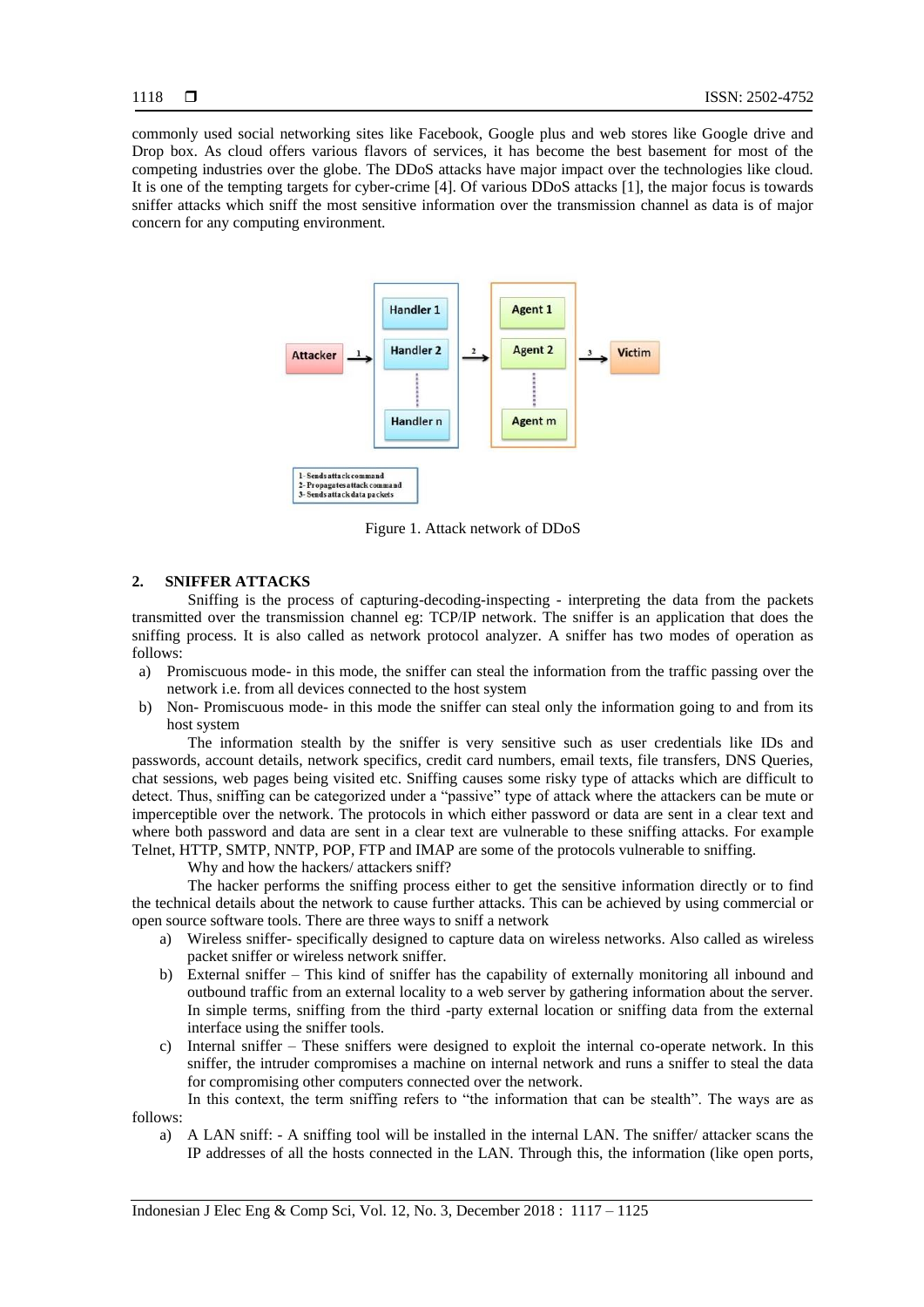1119

active hosts, server portfolio, etc.) can be stealth. The port specific attacks can be launched with this information.

- b) A protocol sniff: The attacker sniffs information about the network protocols used. The attacker performs the following steps:
	- a) A broad list of protocols is determined from the information sniffed.
	- b) The above list is segregated based on the type of attacks that can be launched and distinctive type of sniffers will be developed to perform this.

For example if the list contains the UDP protocol, then a special UDP sniffer will be initialized to capture and decrypt the details of associated applications like DNS, Telnet and so.

- c) An ARP sniff: By sniffing through this resolution protocol, the attacker gets the set of IP addresses and accompanying MAC addresses too. This information will be sufficed to launch router attacks, spoofing attacks and ARP Poisoning attacks.
- d) TCP session stealing: The network interface acting as a sniffer will seizures entire traffic between source and destination. The attacker interested in the details like ports used, IP addresses, services offered, sequence numbers of TCP packets, control information and data, will launch this attack. With these details the attacker can even create a fabricated sessions between the communicating devices and can behave as man-in-the-middle either to disrupt services or pretends to capture sensitive data.
- e) Application-level sniffing: The application specific attacks will be launched through this sniffing by getting the list of active applications on the victim. The attacker sniffs the packets to get the information about the applications either to steal them or to cause further attacks based on the nature of the information. Eg: By sniffing user credentials sniffer can execute SQL Injection attacks, fingerprinting, etc.
- f) Web password sniffing: As web communications are done over HTTP, the attacker can steal the HTTP sessions and parse it for user credentials causing cookie poisoning attacks. Though SSL provides security mechanisms for HTTP, the emerging sniffing tools are more efficient and most of the internal websites are vulnerable.
- g) The sniffing is termed as

PACKET SNIFFING- It is the process of monitoring every packets on the network. This is done by inserting a program that will monitor the data packets and forwards a copy of it to the attacker. Packet sniffing is always done in the promiscuous mode. By receiving first 125 keystrokes of the packets the attacker can learn the user credentials [5].

- a) NETWORK SNIFFING: the network sniffing attacks [6] can be of different forms viz.
- b) Client side sniffing: This is launched using scripting languages inferred by the user agent.
- c) Server side sniffing: This is done from server side using communication protocols [6].
- d) Browser sniffing: Uses the websites and web applications to launch the attacks. This kind of sniffer makes use of the information from browser caches and browser history. By misconstruing the scripting codes the attacker can sniff the private information and can bring NIC to promiscuous mode by installing sniffer tool [6].
- e) Content sniffing: Also termed as MIME sniffing or Media type sniffing. To mimic changes in the Web applications the attacker changes the content type or file format. This harms both client and server side. The victim can avoid this by customizing the browser options for contents [7-8].
- f) Password sniffing: The sniffer steals the most private and sensitive information from the packets such as user credentials especially passwords through which all the information can be stealth. One of the approaches to avoid this is using data triggers [6].

Figure 2 depicts the information an attacker can gain at each layer of OSI by sniffing a network. Abdul and Syed suggested the various attacks at Network layer of OSI model [9].

The sniffing can be performed by three methods [7] viz.

- a) IP Based sniffing: The packet sniffing method sets the NIC to promiscuous mode and sniffs all the packets based on IP filter and works in non-switched type of networks.
- b) MAC Based sniffing: This method similar to IP based sniffing with the exception that sniffs packets based on MAC address filters.
- c) ARP Based sniffing: Unlike above two methods, it does not set NIC to non-promiscuous mode and works on a switched network. In this method the ARP request-reply message are used and poisons the ARP caches of communication entities and redirects traffic of attacker's interest based on the configuration done.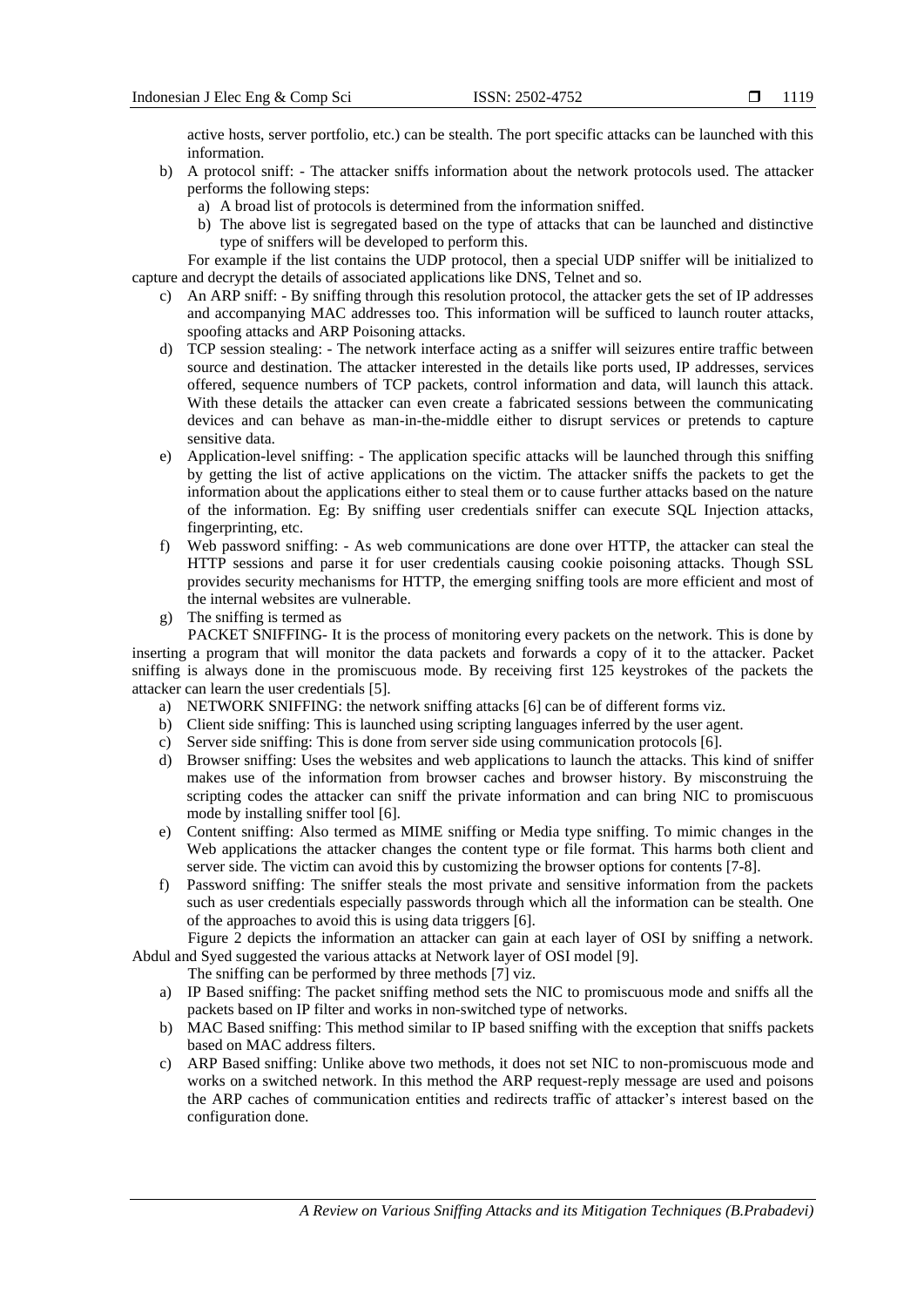

Figure 2. Possible ways of sniffing at various OSI layers

# **3. SNIFFING ATTACKS AND TOOLS**

Sniffing process is executed either manually or by using software programs. These software programs are called as sniffing tools which performs sniffing and used for launching various attacks in the network.

## **3.1 Mac Attacks**

These type of attacks is the variation of Denial of Service (DoS) by which the sniffer gains the information access. MAC flooding attack takes place by flooding the networking device 'switch' with numerous requests from different source MAC addresses. Now switch enters a 'failopen' mode which in turn acts as a hub broadcasting requests to all the ports in the network rather than to correct port. Since the switch has limited memory (i.e. Content Addressable memory to map the MAC addresses to physical address) the attacker floods the switch with voluminous MAC addresses utilizing its full capacity. Now the sniffer installed can capture the sensitive information. Figure 3 depicts the MAC flooding attack [10].



Figure 3. MAC flooding Attack

# **3.2.1 Preventing MAC flooding attacks**

The 'switchport' port-security feature by CISCO which allows restricting the input from unauthorized hosts by examining the MAC addresses. The three types of secure MAC addresses include Static secure, dynamic secure and Sticky secure MAC addresses which are configured manually, dynamically and by either way respectively [10].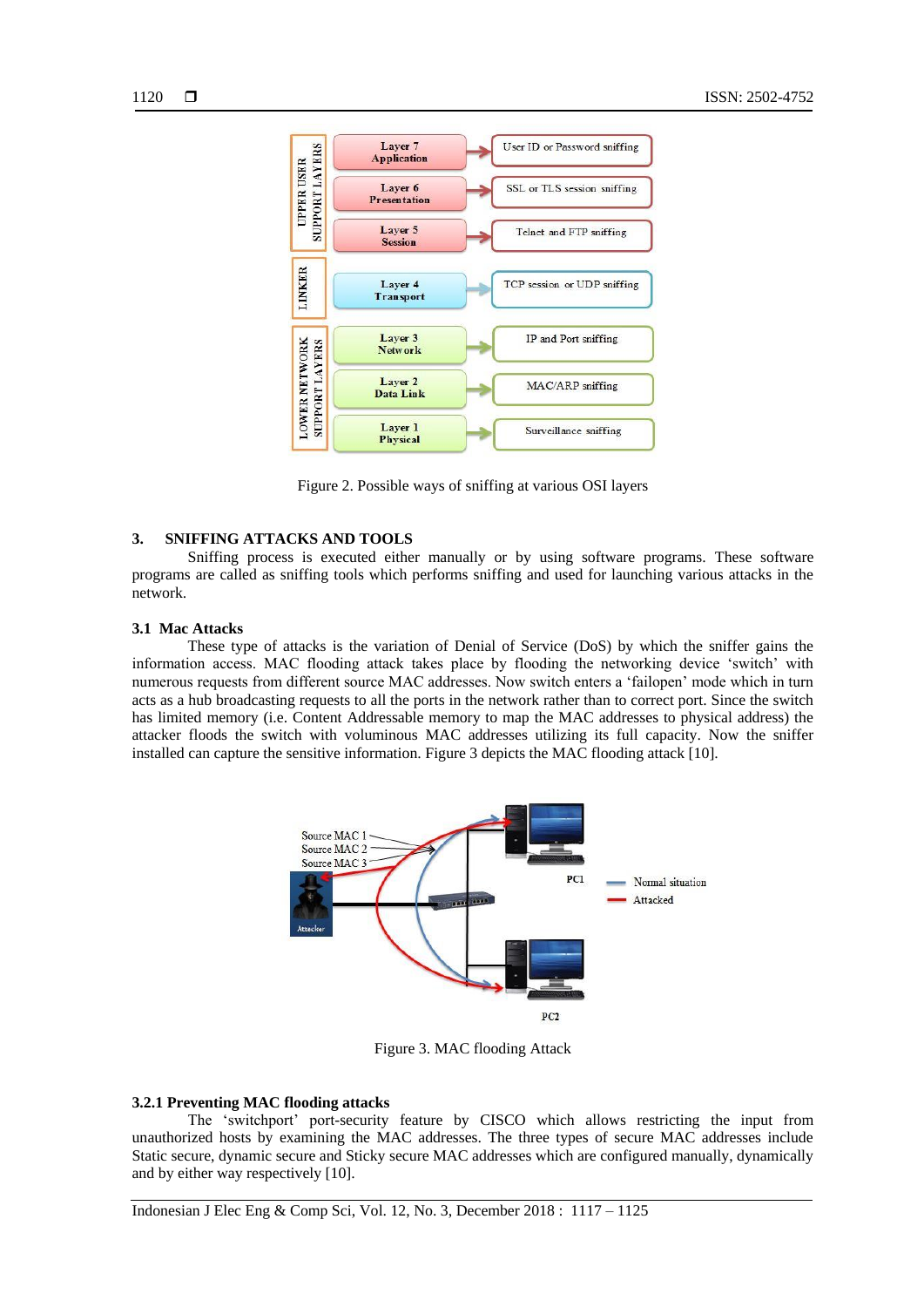It also enforced three security violations to which the switch reacts when the no. of MAC addresses reaches the limit on the concerned port. In such scenarios, the victim either drops the packets (with anonymous MAC address) or exhibit shutdown status [10]. The restriction for installing the sniffer should be mandated. IPv6 with encrypted sessions can be used instead of IPv4. Port security feature confines these attacks and locks down by sending SNMP trap [11].

## **3.2 DHCP Attacks**

DHCP is Dynamic Host Configuration Protocol, a network protocol used for dispensing the configuration details dynamically. The configuration information includes IP address, Routers, subnet Mask, DNS servers and so. It involves following steps [11]:

- 1) The client requests for the configuration details from the available servers through DHCP DISCOVER broadcast message.
- 2) The DHCP server dynamically assigns the IP address from the pool of IP address for assignment with the lease time. Also provides with additional information through DHCP OFFER unicast message optionally. DHCP REQUEST is the broadcast message used for getting optional details from the server by the client. DHCP ACK is the unicast response message from the server.

DHCP has three ways for allocating IP address [12] to clients viz., Automatic, Manual and Dynamic allocation which allocates permanent IP address, admin selected IP address and pre-specified IP addresses with lease time respectively. Because of this address allocation it has some of the issues where the DHCP server will be in the passive mode and has limited security features.

- a) A Rogue DHCP server : Because of which the attacker can pretend to be DHCP server i.e. a rogue DHCP server and communicates with clients making the victim's network to shut down. The clients respond to the requests through default gateway which can be tracked by the attacker exploiting the entire domain via DNS information and other configuration parameters. This can be termed as Man-In-The-Middle (MITM) Attacks which is difficult to detect.
- b) Malevolent DHCP client : By pretending as DHCP client the attacker can use Gobbler like tools to attack the DHCP server by DHCP flood [13]. To provide secured interactions Yun and Jia [13] proposed a SAKA Encryption algorithm for DHCP protocol.
- c) DHCP Starvation Attack :

The "DHCP Starvation Attacks" happens by flooding the DHCP requests with spoofed MAC using attack tools. The attackers dissipate the entire address space by sending enough requests. Latter the attacker can set up a rogue DHCP server as mentioned above. Yaibuates et.al, proposed ICMP based detection method for anomalous DHCPREQUEST by attackers [14]. Many researchers had proposed various techniques for preventing DHCP attacks namely through Digital signatures and public key cryptography, by maintaining a predefined list of authenticated MAC addresses [15-16]. The most widely preferred mitigation techniques by CISCO for DHCP attacks is DHCP snooping - a network security feature, which filters the unauthorized DHCP messages using a binding database known as DHCP snooping binding table. The messages are filtered by means of switch ports through which DHCP communicates, since the binding table keeps track of all the ports both untrusted and trusted. Through trusted ports the devices can respond to the messages whereas the devices waiting to communicate through untrusted ports are deprived of service by shutting down the ports, so these untrusted ports holds only requests [12]. Port Security feature is other feature for avoiding this attack, by restricting the unwanted input to the ports by limiting the MAC addresses accessing the ports [11-12].

#### **3.3 SYN Attacks**

SYN is the synchronization bit used in TCP during three-way handshaking. The SYN flooding attack is responsible for mounting most of the prominent attacks in internet [17] and internet of things. One such attack is DoS. These attacks are launched by sending in numerous SYN requests which are spoofed and exceeds the victim's capacity to handle the requests as depicted in the Figure 4. The attacker gains this SYN information by spoofing the FIN/RST requests which are related to SYN by sequence numbers of packets as SYN-ACK pair holds full information about TCP connections [18]. The attacks are vulnerable during halfopen state of victim server during which it receive requests from the clients. [18] detects the SYN attacks by SYN-ACK and CliACK pair's behaviour. Wang et al. [19] proposed a scheme called SYN-dog based on behaviour of SYN-ACK pair to sniff the SYN attack sources. Lihua Miao et al, [20] proposed a scheme for detecting the SYN attacks using Netflow information, through which most of the internet based SYN attacks are detected and presented a scenario for detecting the zombies.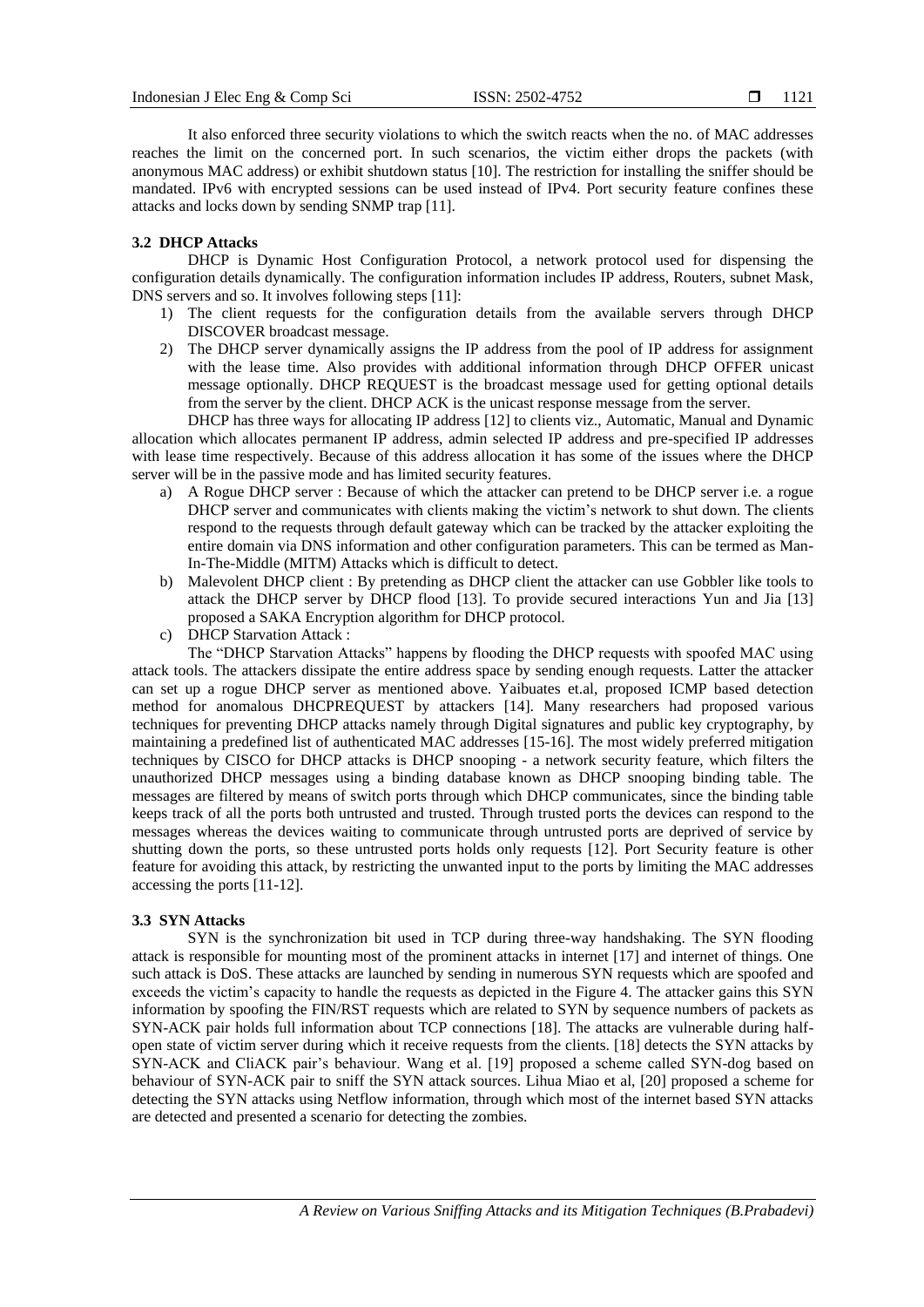



Figure 4. TCP SYN flood attack

## **3.4 DNS Poisoning Attacks**

This is DNS cache poisoning attacks or DNS spoofing attacks. It is known that, DNS is widely used for resolving the domain name to IP address and vice versa. This type of attack takes place when the DNS server itself is compromised by which the attacker can alter or falsify the DNS table. So the DNS directs its clients to spurious IP address or domain. Or the attacker can gain information from the reverse lookup table which contains the list of IP addresses related to attacker's machine [17]. Sometimes the host uses the DNS servers provided by the host's organization or from ISP. In the former case to improve the response the frequently resolved queries are cached. The attacker takes this opportunity to exploit or poisoning the cache in turn diverting the users to illicit websites. In this scenario, the user gets responses from poisoned server. To mitigate these attacks some of the researchers proposed various techniques like Secure DNS – DNSSEC, DNSCurve Security proxy and TSIG which are used for protecting on the wire attacks [22]. Most of the organizations adopt various security features to mitigate these attacks. Yu and et al., used source port randomization and setting Time to Live field to protect the servers after DNS cache poisoning [23]. DNS poisoning may lead to phishing, some of which are detected by Kim and Hu [24] using network performance parameters with naïve Bayesian and K-nearest neighbouring algorithm. Tongguang et al., proposed a detection technique for protecting DNS servers from DDoS attacks [25]. Also Nhuong, suggested a security policy to prevent DDoS attack against future networks which guarantees users with advanced services [26].

#### **3.5 ARP Poisoning Attacks**

The Address Resolution Protocol operates on link layer of ISO i.e. works only on LAN for converting the given IP address into corresponding MAC address. This protocol is used by any network devices to communicate with each other [27]. Request and Response are two operations with ARP. The unsolicited structure of ARP makes it vulnerable to any attacker who has access to the LAN. The user requests the ARP with IP address to know the MAC address, the response is saved on to the cache for the future use. Because of lack of authentication in ARP, the attacker can send spoofed ARP responses causing ARP spoofing attack, as shown in Figure 5. When this is cached in the victim's system, the attacker himself will pretend to be the owner of IP address and send the fake ARP responses. Also the attacker gains access to the traffic directed by the victim. The attackers can even acts as a router directing the traffic to legitimate user by configuring his machine. This attack in turn can execute DoS attacks (dropping the packets destined for the legitimate user), by launching the MITM attack. Nugraha et al., proposed techniques for mitigating broadcast storms on Ethernet [28]. Some of the mitigation methods for the above said attacks are: Dynamic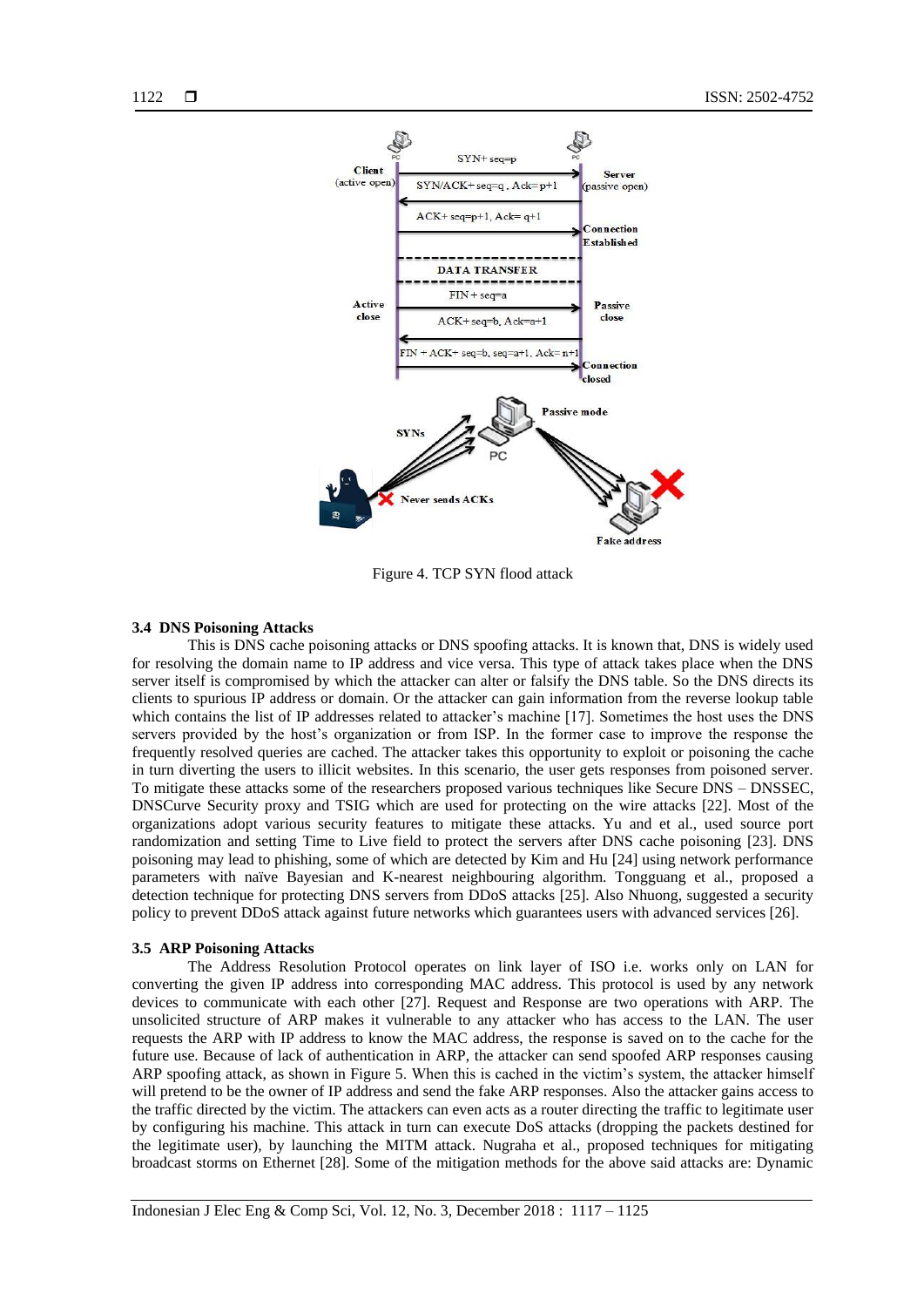ARP Inspection (DAI), the Network traffic inspection tools like PWatch, ARPWatch, and XARP [29] can be used to identify the spoofing attacks, ARP Central server (ACS) [30] which maintains table of IP-MAC relationship. Also ARP Cache poisoning attacks are detected using many of firmware's like OpenWrt, new Efficient and Secure (ES-ARP) protocols, modified ICMP [31] protocols. A comparative study on various mitigation techniques with factors like approaches adopted, detection type, protocols used was done [32]. From the study of various attacks, it's been flawless that no attacks are independent. E.g.: MITM remains vestige for most of the attacks. These attacks can be launched by open source tools [29] and few of them are listed in the Tab. 2. One can able to detect the network sniffer by using any ant-sniffing tools. Of the four prominent anti-sniffer tools Promi-Scan, PMD, L0pht AntiSniff, and SupCom antisniffer [33], SupCom detects most of the hosts involved in sniffing by conducted tests over different operating systems [33-34]. Mohd Anaur et al., used Key Exchange protocol to overcome relay and timing attacks [35].



Figure 5. ARP Cache Poisoning Attack

The vulnerability statistics of various sniffing attacks take from the sources like Symantec's Intelligence Report [36], PhishMe [37] and MyCERT [38] are stated in the Table 3.

| <b>TOOL</b>        | TYPE                                                                                                            |  |  |
|--------------------|-----------------------------------------------------------------------------------------------------------------|--|--|
| <b>ENDACE</b>      | Deep Packet Analyser                                                                                            |  |  |
| wireshark          | Network protocol analyzer used for examining data in a static and dynamic network                               |  |  |
| Tcpdump            | Network sniffer used for sorting the network problems                                                           |  |  |
| Dsniff             | Passive sniffs the network for sensitive information and implements arpspoof, MITM attacks and dnsspoof         |  |  |
| Etherpeek          | Protocol analyser                                                                                               |  |  |
| Sniffit            | Network analyser                                                                                                |  |  |
| etherflood         | Designed for the white hat hacking purpose                                                                      |  |  |
| <b>ETHERCAP</b>    | Packet sniffer that launches MITM attacks                                                                       |  |  |
| Insider            | Network scanner                                                                                                 |  |  |
| P <sub>0f</sub>    | Examines packets to identify the OS                                                                             |  |  |
| NetworkMiner       | Passive sniffer and forensic analyser of networks                                                               |  |  |
| Ettercap           | Sniffer that dissects active and passive protocols, identifies MITM attacks and also sniffs dynamic connections |  |  |
| <b>KISMET</b>      | Passive sniffer sniffs UDP, ARP, DHCP, TCP for attacks                                                          |  |  |
| Cain and Abel      | Sniffer used for cracking passwords that can launch ARP spoofing attack                                         |  |  |
| <b>NetStumbler</b> | Active sniffer                                                                                                  |  |  |
| Ntop               | Determines the network status                                                                                   |  |  |
| Ngrep              | Packet sniffer identifies UDP, TCP, ICMP packets                                                                |  |  |
| EtherApe           | Network traffic monitor/ Packet sniffer                                                                         |  |  |
| KisMAC             | Network discovery tool identifies counter attacks to authenticated networks                                     |  |  |
| Aircrack-ng        | Provides various software for analysis, detection of network packets and creates encrypted packets used for     |  |  |
| <b>SUITE</b>       | injection                                                                                                       |  |  |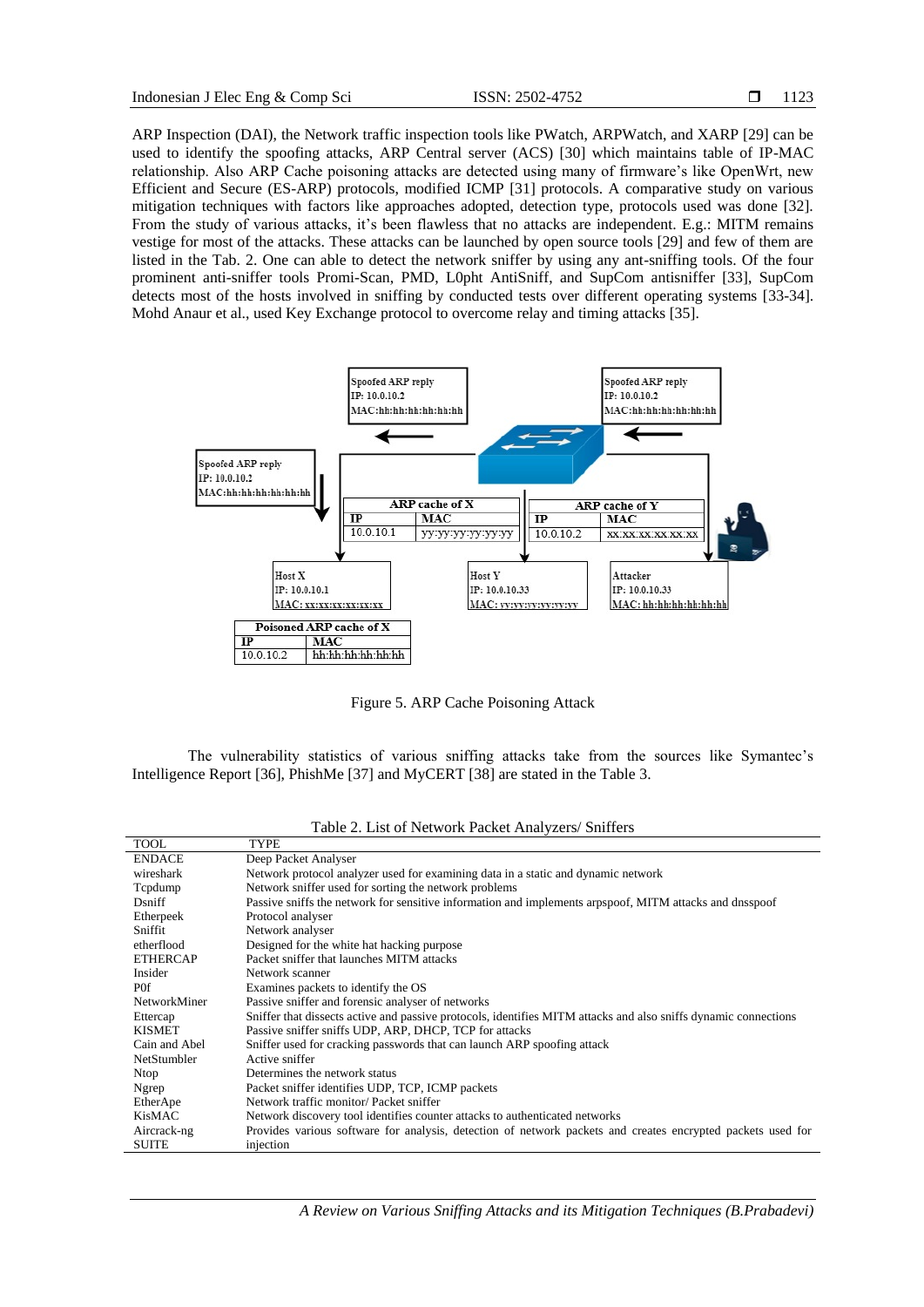| Table 3. Vulnerability statistics of various sniffing attacks |        |                                                                    |  |
|---------------------------------------------------------------|--------|--------------------------------------------------------------------|--|
| <b>Types of Attacks</b>                                       | Volume | Source                                                             |  |
| <b>DDoS</b>                                                   | 83%    | Symantec's Global Intelligence Network, 2016                       |  |
| DD <sub>o</sub> S by IoT devices                              | 1 Tbps | Symantec's Global Intelligence Network Report on the victim French |  |
|                                                               |        | hosying company                                                    |  |
| <b>Email Phishing</b>                                         | 53%    | Global Email spam rate                                             |  |
| Email Spams Detected                                          | ~298K  | <b>MyCERT</b>                                                      |  |
| Spam Containing Virus                                         | 1.2K   | <b>MyCERT</b>                                                      |  |

PhishMe states that of various Email phishing delivering other malwares, Email phishing delivering ransomware is more (i.e 93%) by first quarter end of 2016 [36]. ISTR 2017 [35] states that malwares created by email phishing was increasing progressively, though email phishing has been reduced from 1 in 220 mails (2015) to 1 in 131 mails (2016).

## **3. CONCLUSION**

An extensive survey on sniffing attacks, various forms of sniffing, various ways to sniff and various sniffing methods is accomplished. Also the tools that used to launch sniffing attacks and various mitigation factors for the attacks are identified. From this survey it is vibrant that most of the attacks are contagious to some other attacks. Of various sniffing attacks phishing and DDoS were the most devasting attacks which had exploited lot of resources. The future study is to focus on implementing a mitigation technique to detect the variants of sniffing attacks.

#### **REFERENCES**

- [1] Prabadevi B. and Jeyanthi N. "Distributed Denial of service Attacks and its effects on Cloud Environment- a Survey". *Proceedings of IEEE 2014 International Symposium on Networks*, Computers and Communications, 2014: 1-5.
- [2] Douligeris, Christos, and Aikaterini Mitrokotsa. "DDoS attacks and defense mechanisms: classification and state-ofthe-art" .*Science Direct Computer Networks,*2004; 44(5): 643-666.
- [3] S. Dietrich, N. Long, and D. "Dittrich.Analyzing Distributed Denial of Service Tools: The Shaft Case", in *Proceedings of the 14th USENIX Conference on System Administration*, New Orleans, Louisiana, United States of America , 2000:329-340.
- [4] John Harauz, Lori M. Kaufman, Bruce Potter. "Data security in the world of cloud computing". *IEEE Conference on Data Security in the World of Cloud Computing*,2009: 61-64.
- [5] Information Security—Computer Attacks at Department of Defense Pose Increasing Risks: A Report to Congressional Requesters, 1996.
- [6] Anubhi Kulshrestha and Sanjay Kumar Dubey. "A Literature Review on Sniffing Attacks in Computer Network". *International Journal of Advanced Engineering Research and Science*, 2014; 1(2): 32- 37.
- [7] S. Pandey and A. S. Chauhan. "Secure Content Sniffing for Web Browser: A Survey". *International Journal of Advanced Research in Computer and Communication Engineering*, 2013; 2(9): 3595 – 3601.
- [8] Syed Imran Ahmed Qadri and Kiran Pandey. "Tag Based Client Side Detection of Content Sniffing Attacks with File Encryption and File Splitter Technique". *International Journal of Advanced Computer Research*.2012; 2(5),No-3: 215-221.
- [9] *Azeem Mohammed Abdul, Syed Umar*. "Attacks of Denial-of-Service on Networks Layer of OSI Model and Maintaining of Security", *Indonesian journal of Electrical Engineering and Computer Science*, 2017, 5(1):181-186.
- [10] Kunal Gopal Thakur, Vishal Shirguppi, Justin Francis and Shazia Ali. *Packet sniffer, A seminar Report.* 2010.
- [11] "Configuring Port-Based Traffic Control". In: *B. Catalyst 2960 and 2960-S Switch Software Configuration Guide*. 12.2(55)SE. City: CISCO. 2009: 1-18.
- [12] Yusuf Bhaiji. "Layer 2 attacks & mitigation techniques", Cisco Expo, 2009.
- [13] Yun Yang and Jia Mi. "Design of DHCP protocol based on access control and SAKA encryption algorithm". *IEEE 2nd International Conference on Computer Engineering and Technology (ICCET)*, 2010; 6:V6-264,V6-267:16-18.
- [14] Yaibuates M. and Chaisricharoen R. "ICMP based Malicious Attack Identification Method for DHCP". 2014 *4th Joint International Conference on Information and Communication Technology, Electronic and Electrical Engineering (JICTEE)*, 2014:1-5.
- [15] Dinu, D.D. and Togan M. "DHCP server authentication using digital certificates", 2014 *10th International Conference on Communications (COMM)*, 2014:1-6
- [16] H. Altunbasak, S. Krasesser, H. Owen, J. Sokol, and J. Grimminger. "Addressing the weak link between layer 2 and layer 3 in the internet architecture". *Proceedings of the 29th Annual IEEE international conference on Local Computer Networks*, 2004: 417-418.
- [17] Marco de Vivo, Gabriela O. de Vivo, Germinal Isern. "Internet security attacks at the basic levels", *ACM SIGOPS Operating Systems Review*, 1998; 32(2): 4 – 15.